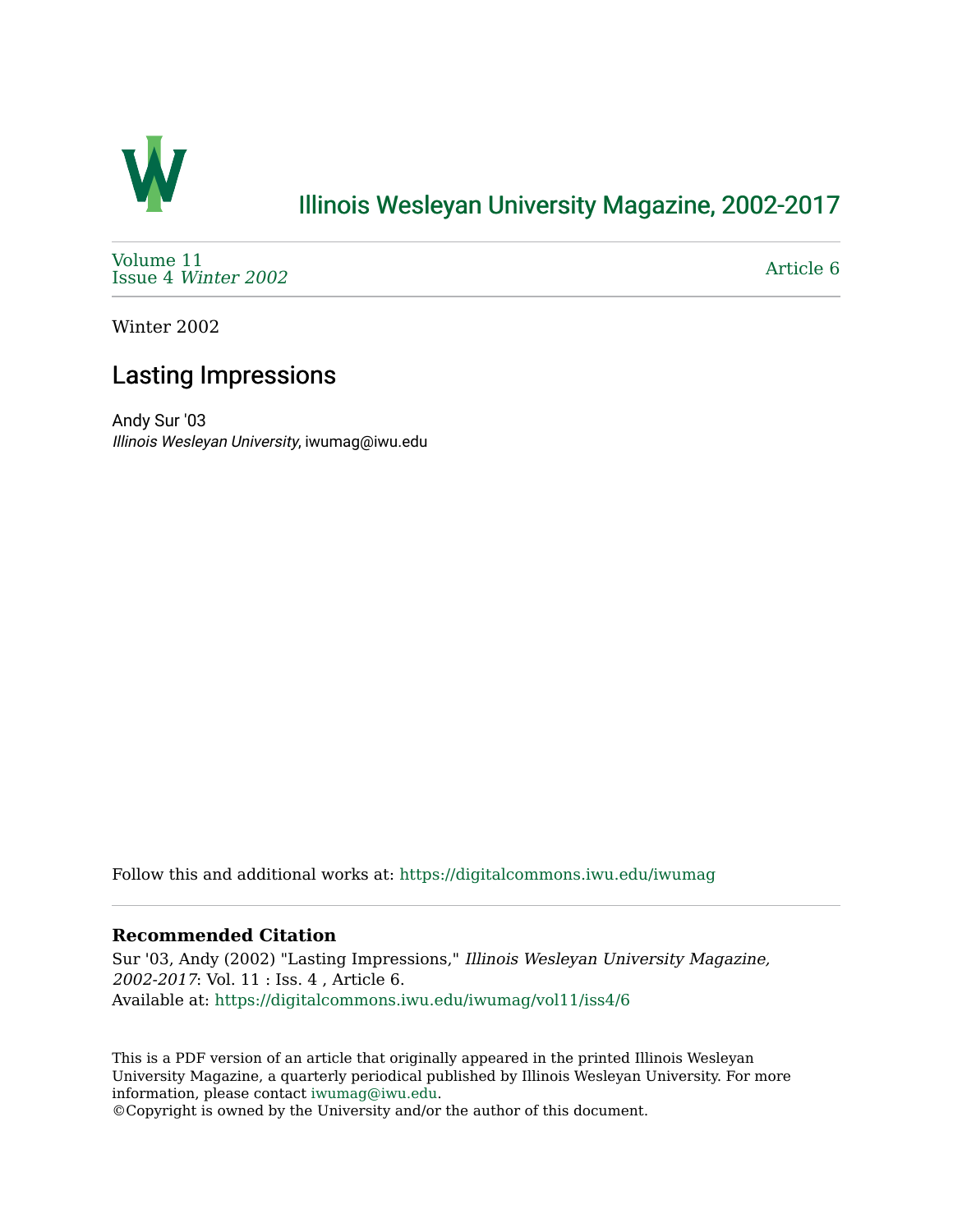### Lasting Impressions

#### **By Andy Sur '03**

**Editor's Note: Illinois Wesleyan senior Andy Sur spent the second semester of the 2001-02 academic year studying in China as part of a program for the School of International Training. He traveled through many small villages conducting research centered on the process of elections in China's village government system. The following piece—the first in a series of essays by IWU alumni, faculty, and students—focuses on Sur's visit to a small, isolated Hui Muslim village called Wenming.**

I traveled to Wenming while on a weekend research trip with my close friend and translator, Liu Rui. I had read about the village's large, Arabic-style mosque in a Yunnan guidebook. Liu Rui was apprehensive. She had heard that the Hui frequently fought violently with others. When we arrived in the village, the massive building immediately impressed us. Who would expect to see an Arabic-style mosque in the middle of the Chinese countryside? We were greeted by a shy Hui boy, his face covered with dirt, who was obviously curious about my presence. I said "Ni Hao" ("Hello" in Chinese) and waved to him as he ran behind a pole and blushed.



Shy at first, Hui villagers eventually gave Sur (above center) a warm welcome, even allowing him to attend a service at the Arabic-style mosque, visible in the background.

Liu Rui and I chuckled at his reaction and proceeded into the mosque. Without our notice, the young boy slowly followed us after recruiting a friend. They eventually gathered enough courage to approach me after Liu Rui assured them that I was friendly. I spoke to them in my limited Chinese, and they answered and giggled. I reached in my backpack and gave them a coloring book of famous American people and places. Initially, they refused to accept the gift, relenting after further explanation from Liu Rui. I also put an Illinois Wesleyan sticker on each of their arms before they quickly disappeared.

Five minutes later, the two boys returned with about 20 friends. They gave the coloring book back because no one had crayons. I asked Liu Rui to tell them that they could each rip a page out of the book and put it on a wall at home. They immediately began to distribute the pages. The ensuing scene reminded me of children tearing open gifts on Christmas morning. A few older